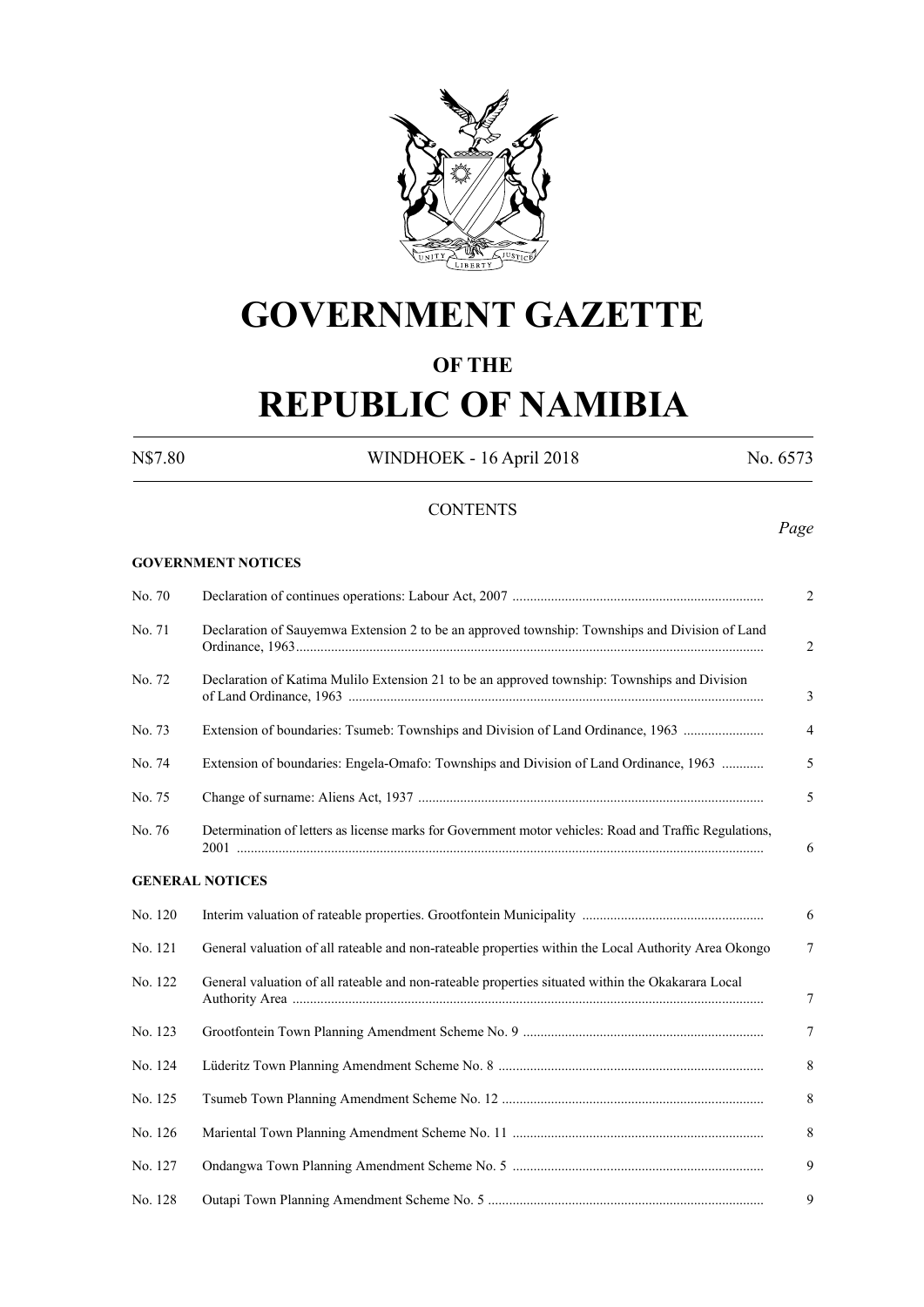| No. 129 | 10 |
|---------|----|
| No. 130 | 10 |
| No. 131 | 10 |
| No. 132 | 11 |
| No. 133 | 11 |
| No. 134 | 12 |
| No. 135 | 13 |
|         |    |

## **Government Notices**

#### **MINISTRY OF LABOUR**, **INDUSTRIAL RELATIONS AND EMPLOYMENT CREATION**

No. 70 2018

DECLARATION OF CONTINUOUS OPERATIONS: LABOUR ACT 2007

Under the power vested in me by section 15(1) of the Labour Act, 2007 (Act No. 11 of 2007), I hereby declare, subject to the following conditions, the operations of **Southern Coastal Mines (Production Teams)** at Namdeb as a Continuous Operation -

- (a) each shift must not be longer than 8 hours;
- (b) all hours in excess of eight (8) hours per shift and in excess of 45 ordinary hours per week as per the employment contract must be regarded as overtime;
- (c) the employees get rest of 7 days after every 21 days of work; and
- (d) the obligation in terms of sections 17, 19 and 22 of the Labour Act continue to apply.

This Declaration is granted with effect from **1 December 2017 until 31 December 2020.**

#### **E. NGHIMTINA MINISTER OF LABOUR**, **RELATIONS AND EMPLOYMENT CREATION** Windhoek, 26 March 2018

#### **MINISTRY OF URBAN AND RURAL DEVELOPMENT**

 $\overline{\phantom{a}}$  , where  $\overline{\phantom{a}}$ 

No. 71 2018

#### DECLARATION OF SAUYEMWA EXTENSION 2 TO BE AN APPROVED TOWNSHIP: TOWNSHIPS AND DIVISION OF LAND ORDINANCE, 1963

In terms of section 13 of the Townships and Division of Land Ordinance, 1963 (Ordinance No.11 of 1963), I -

(a) declare the area situated on Portion 75 of the Farm Rundu Townlands No. 1329, in the Registration Division "B" as indicated on General Plan No. **B 235** to be an approved township, and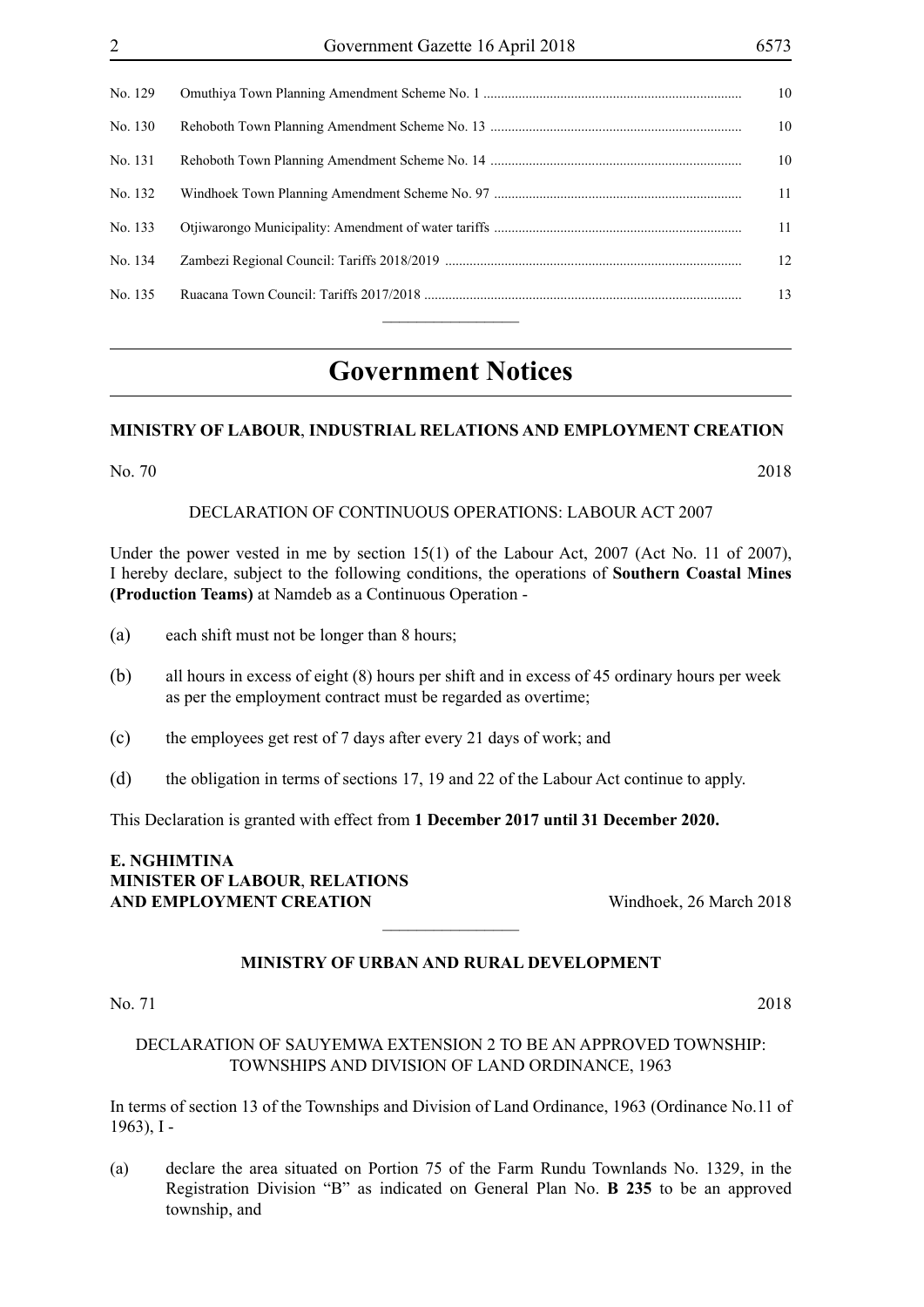(b) set out in the Schedule the conditions, subject to which the application for permission to establish the township concerned has been granted.

#### **P. Mushelenga Minister of Urban and Rural Development** Windhoek, 14 March 2018

#### **SCHEDULE**

#### **1. Name of township:**

The township shall be called **Sauyemwa Extension 2.**

#### **2. Composition of township:**

The township comprises 299 erven numbered 490 to 788 and remainder streets as indicated on General Plan **B 235.**

#### **3. Reservation of erven:**

- (i) the following erf is reserved for the State:
	- for educational purpose: Erf 520
- (ii) the following erven are reserved for the Local Authority:
	- for Public Open Space purposes: Erven 776 to 788

#### **4. Conditions of title:**

The following conditions shall be registered in favour of the Local Authority against the deeds of all erven, except the erven referred to in paragraph 3:

- (a) the erf must only be used or occupied for purposes which are in accordance with and the use or occupation of the erf shall at all times be subject to, the provisions of the Rundu Town Planning Scheme prepared and approved in terms of the Town Planning Ordinance, 1954 (Ordinance 18 of 1954).
- (b) the building value of the main building, excluding the outbuildings, to be erected on the erf shall be at least **four** times the prevailing valuation of the erf.

#### **MINISTRY OF URBAN AND RURAL DEVELOPMENT**

 $\frac{1}{2}$ 

No. 72 2018

DECLARATION OF KATIMA MULILO EXTENSION 21 TO BE AN APPROVED TOWNSHIP: TOWNSHIPS AND DIVISION OF LAND ORDINANCE, 1963

In terms of section 13 of the Townships and Division of Land Ordinance, 1963 (Ordinance No. 11 of 1963), I -

(a) declare the area situated on Portion 53 of the Farm Katima Mulilo Townlands No. 1328, Registration Division "B", as indicated General Plan No. B319 (S.G. No. A124/2014) to be an approved township; and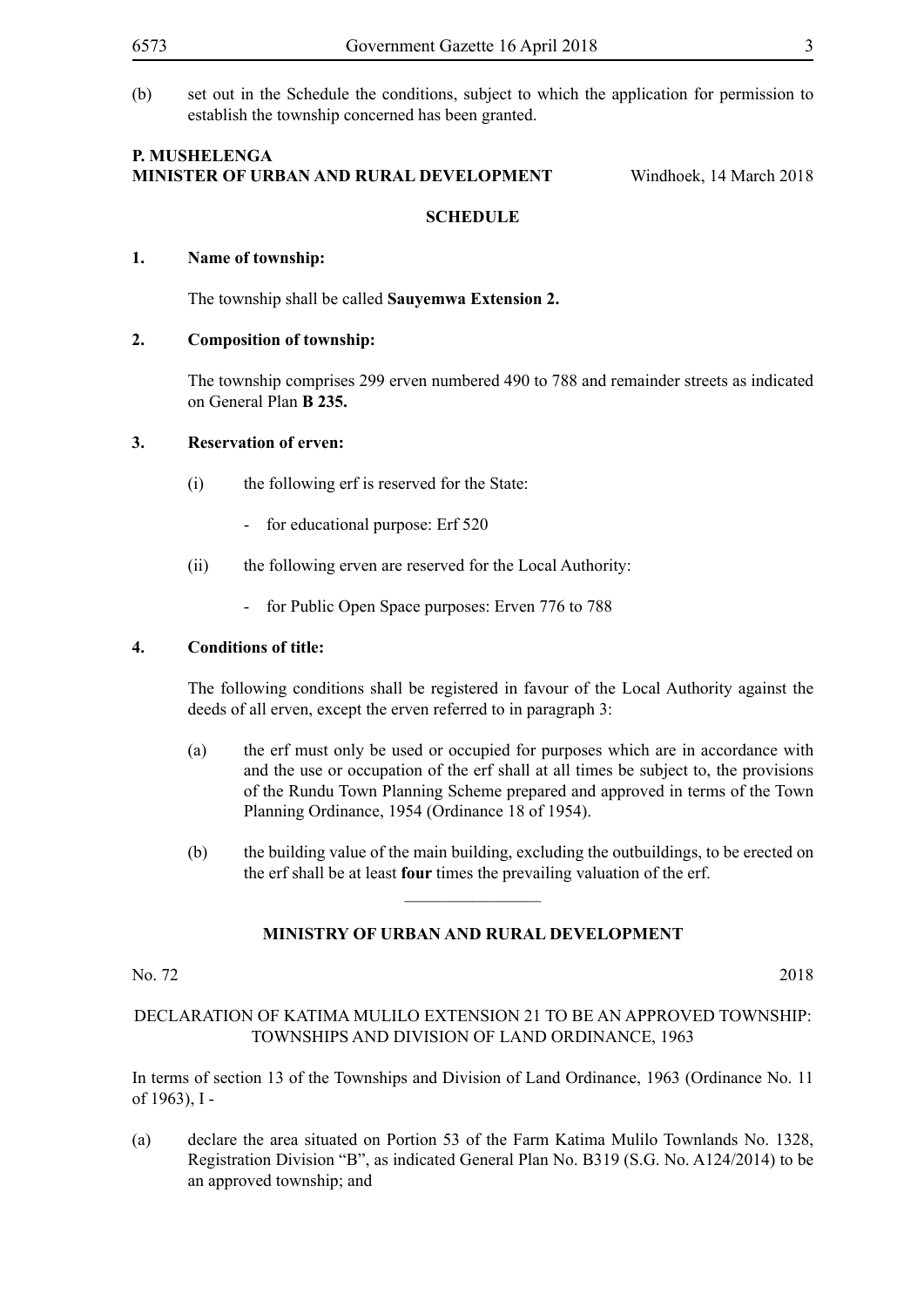(b) set out in the Schedule the conditions subject to which the application for permission to establish the township concerned has been granted.

#### **P. Mushelenga Minister of Urban and Rural Development** Windhoek, 14 March 2018

**SCHEDULE** 

#### **1. Name of township**

The township is called Katima Mulilo Extension 21.

#### **2. Composition of township**

The township comprises 197 erven numbered 5488 to 5684 and the remainder streets as indicated on General Plan No. B319.

#### **3. Reservation of erven**

The following erven are reserved for the local authority for purposes of public open spaces: Erven 5683 and 5684.

#### **4. Conditions of title**

The following conditions must be registered in favour of the local authority against the title deeds of all erven except the erven referred to in paragraph 3:

- (a) the erf must only be used or occupied for purposes which are in accordance with, and the use or occupation of the erf is at all times subject to, the provisions of the Walvis Bay Town Planning Scheme prepared and approved in terms of the Town Planning Ordinance, 1954 (Ordinance No. 18 of 1954); and
- (b) the building value of the main building, excluding the outbuilding, to be erected on the erf, must be at least four times the prevailing valuation of the erf.

#### **MINISTRY OF URBAN AND RURAL DEVELOPMENT**

 $\frac{1}{2}$ 

No. 73 2018

#### EXTENSION OF BOUNDARIES: TSUMEB: TOWNSHIPS AND DIVISION OF LAND ORDINANCE, 1963

Under section 29(1) of the Townships and Division of Land Ordinance, 1963 (Ordinance No. 11 of 1963), I extend the boundaries of the township of Tsumeb to include Portion 34 of the Farm Tsumeb Townlands No. 737, situated in the Registration Division "B" and represented by Cadastral Diagram No. A 855/2006, which diagram lies open for inspection at the office of the Surveyor-General, Windhoek, during office hours.

 $\frac{1}{2}$ 

The property included is known as Erf 2578 (free of conditions), Tsumeb.

#### **P. Mushelenga Minister of Urban and Rural Development** Windhoek, 14 March 2018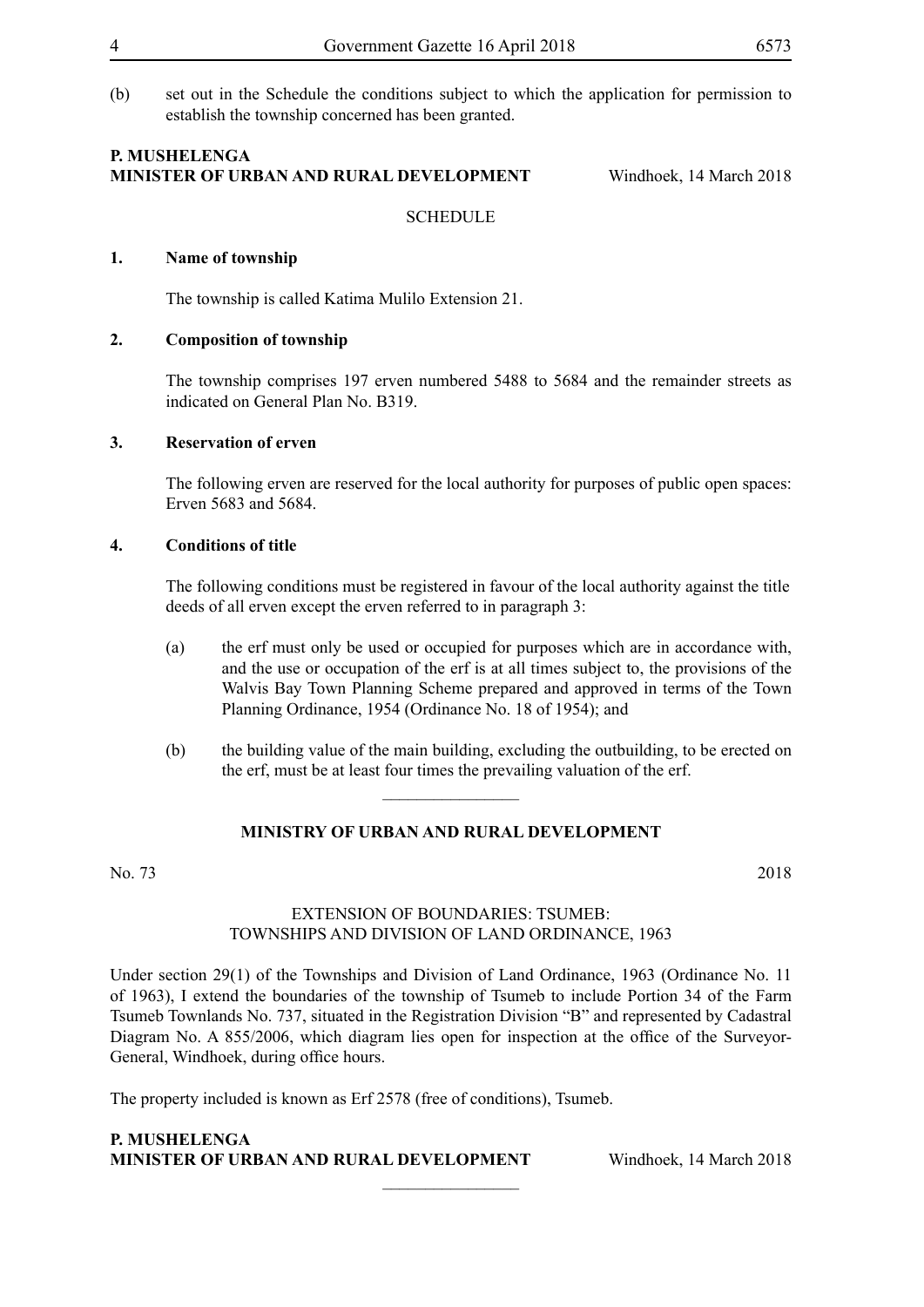#### **MINISTRY OF URBAN AND RURAL DEVELOPMENT**

No. 74 2018

#### EXTENSION OF BOUNDARIES: ENGELA-OMAFO: TOWNSHIP AND DIVISION OF LAND ORDINANCE, 1963

Under section 29(1) of the Township and Division of Land Ordinance, 1963 (Ordinance No. 11 of 1963), I extend the boundaries of the township of Engela-Omafo to include Portions 28, 29 and 30 of the Farm Helao-Nafidi Townlands No. 997 situated in the Registration Division "A" and represented by Cadastral Diagrams A354/2016, A355/2016 and A356/2016, which shall at all times lie open for inspection at the Office of Surveyor-General, Windhoek during office hours.

The portions included are to be known as Erven 268, 269 and 270. Erf 270 (street, free of conditions), Engela-Omafo.

#### **P. Mushelenga Minister of Urban and Rural Development** Windhoek, 25 March 2018

#### **MINISTRY OF HOME AFFAIRS AND IMMIGRATION**

 $\overline{\phantom{a}}$  , where  $\overline{\phantom{a}}$ 

No. 75 2018

#### CHANGE OF SURNAME: ALIENS ACT, 1937

In terms of section 9(1) of the Aliens Act, 1937 (Act No. 1 of 1937), it is hereby made known that the Minister of Home Affairs and Immigration has under the said section authorized each person whose name and residential address appear in column 1 of the schedule hereto assume the surname mentioned in column 2 of the schedule opposite his or her name in column 1.

#### **SCHEDULE**

| <b>SURNAME</b> | <b>NAME</b> (S)                  | <b>RESIDENTIAL ADDRESS</b>               | <b>SURNAME</b>  |
|----------------|----------------------------------|------------------------------------------|-----------------|
| Mundilo        | Janet Ndaendalao                 | Erf Harder Crescent Street, Walvis Bay   | Nashandi        |
| Moyo           | Monyo Paulus                     | Korokosha Village, Kavango East          | Monyo           |
| Willipat       | Johanna                          | Drs Quarters, Central Hospital, Windhoek | Wilbard         |
| Gowases        | Katrina                          | Rudenau Farm                             | <b>Nowases</b>  |
| Nauiseb        | Taimi                            | Ongaka Street, House No. 843 Okuryangava | Amakali-Nauiseb |
| Isak           | <b>Emmanuel Natangwe</b>         | Omuulukila Ombalantu                     | Mundukuta       |
| Tjikundurura   | Godhard Uaningirua               | Outa District, Okakarara                 | Katupose        |
| Aikondela      | Thomas                           | Okawambwi Village, Omuthiya              | Dumeni          |
| Narib          | Wladimir Augustino<br>Keboemetse | E3-9 Avenue, Oranjemund                  | Madi            |
| Variunus       | Gutrun Kashiimbindjola           | Onekuta Village, Otunganga               | Kalenga         |
| Napemba        | Annastasia                       | Mbambi Kavango East                      | Munyondo        |
| Kombungu       | Henok Amadhila                   | Oshaala, Omusati Region                  | Amadhila        |
|                |                                  |                                          |                 |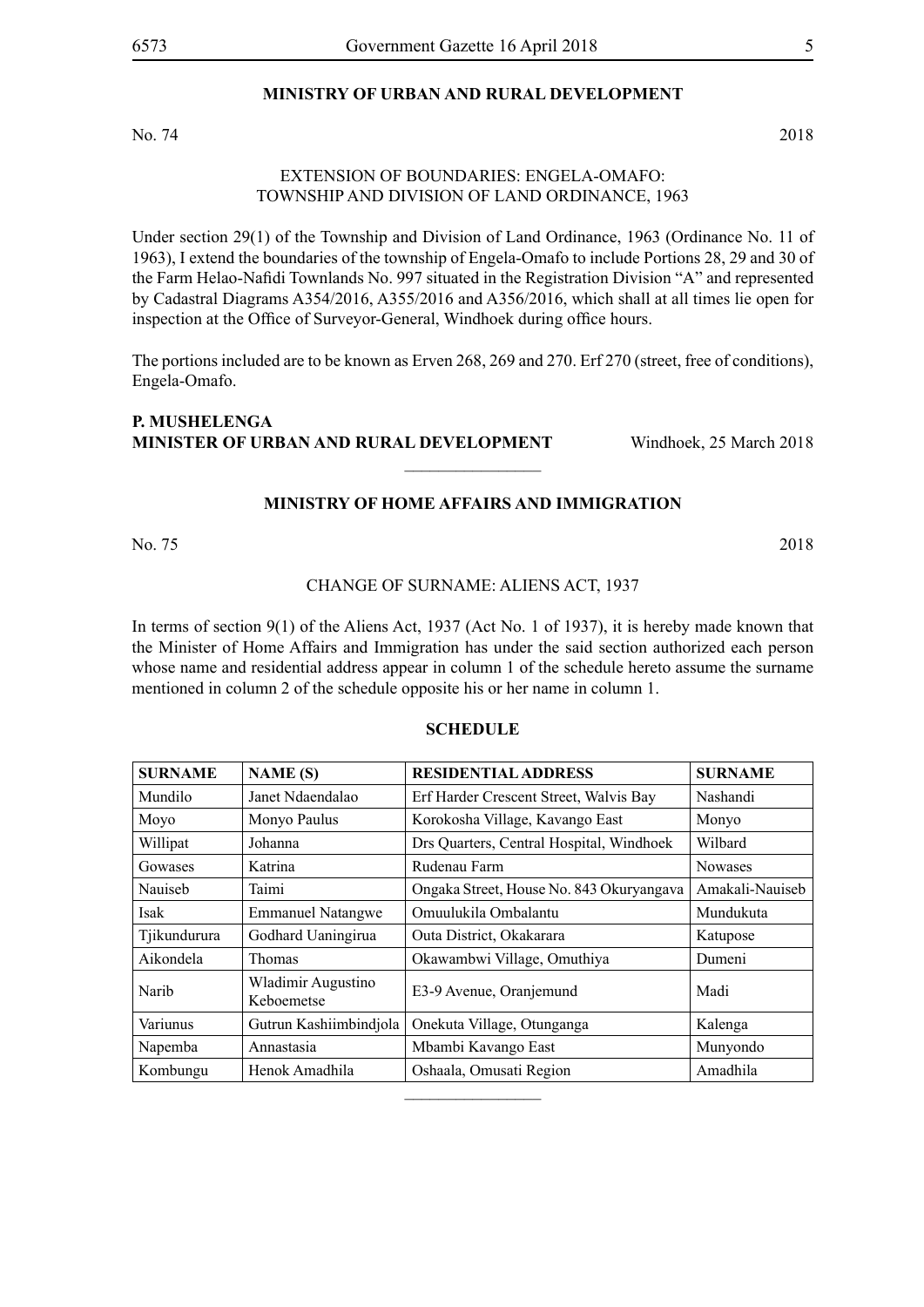#### **MINISTRY OF WORKS AND TRANSPORT**

#### No. 76 2018

DETERMINATION OF LETTERS AS LICENCE MARKS FOR GOVERNMENT MOTOR VEHICLES: ROAD TRAFFIC AND TRANSPORT REGULATIONS, 2001

Under regulation 34(3) of the Road Traffic and Transport Regulations, 2001 published under Government Notice No. 53 of 30 March 2001, I -

- (a) determine the letters which appear in Column 1 of the Schedule as the licence marks for Government motor vehicles of the Ministries or Department of the Ministries indicated in Column 2 directly opposite the applicable licence mark; and
- (b) repeal Government Notice No. 322 of 15 December 2017.

### **J. Mutorwa MINISTER OF WORKS AND TRANSPORT** Windhoek, 17 March 2018

| Column 1                 | Column 2                                      |
|--------------------------|-----------------------------------------------|
| <b>Registration mark</b> | <b>Ministries or Department of Ministries</b> |
| "NCS"                    | Namibian Correctional Service                 |
| "NDF"                    | Namibian Defence Force                        |
| "POL $"$                 | Namibian Police Force                         |
| "JUD"                    | Judiciary                                     |
| "GRN"                    | Other Ministries or Offices                   |

#### **SCHEDULE**

# **General Notices**

#### **GROOTFONTEIN MUNICIPALITY**

No. 120 2018

#### INTERIM VALUATION OF RATEABLE PROPERTIES

In accordance with Section 66(3) of the Local Authorities Act, 1992 (Act No. 23 of 1992) as amended, that a interim valuation will be carried out on all rateable properties situated within Grootfontein Local Authority Area from 1 May 2018.

 $\overline{\phantom{a}}$  , where  $\overline{\phantom{a}}$ 

**BY ORDER OF THE COUNCIL**

**A.O. HAIMENE CHAIRPERSON OF THE COUNCIL**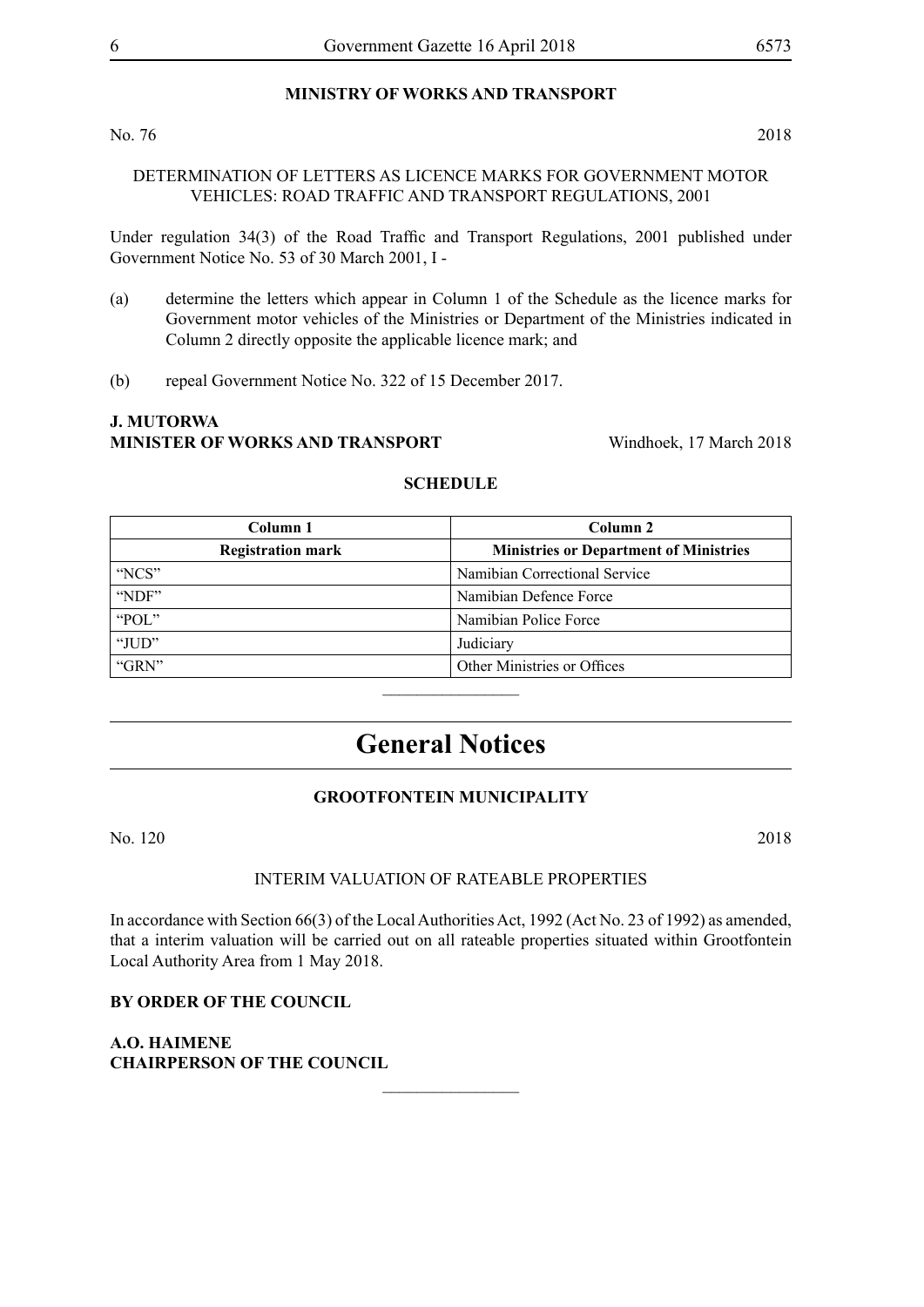No. 121 2018

#### GENERAL VALUATION OF ALL RATEABLE AND NON-RATABLE PROPERTIES WITHIN THE LOCAL AUTHORITY AREA OF KONGO

Notice is hereby given in term of section 66(1) of the Local Authorities Act, 1992 (Act No. 23 of 1992), as amended, that a general valuation of all rateable properties situated within the Okongo Local Authority area will be carried out as from 1 April 2018 in accordance with the provision and stipulations contained in section 67 to 72 inclusive of the aforesaid Local Authority Act, 1992 (Act No. 23 of 1992).

#### **P. Mwahanyekange CHAIRPERSON**

#### **OKAKARARA TOWN COUNCIL**

 $\overline{\phantom{a}}$  , where  $\overline{\phantom{a}}$ 

No. 122 2018

#### GENERAL VALUATION OF RATEABLE AND NON-RATEABLE PROPERTIES SITUATED WITHIN THE OKAKARARA LOCAL AUTHORITY AREA

Notice is hereby given in terms of the provision of section 66(1) of the Local Authorities Act, 1992 (Act No. 23 of 1992), as amended that a general valuation will be carried out on all rateable and non-rateable properties situated within Okakarara Local Authority Area, as from 1 April 2018 in accordance with the provisions and stipulations contained in sections 67 to 72 of the said Local Authorities Act, 1992 (Act No. 23 of 1992) as amended.

#### **O. Tjiurutue Chairperson of Council**

#### GROOTFONTEIN TOWN PLANNING AMENDMENT SCHEME NO. 9

 $\overline{\phantom{a}}$  , where  $\overline{\phantom{a}}$ 

No. 123 2018

Notice is hereby given in terms of Section 23 of the Town Planning Ordinance 1954, (Ordinance 18 of 1954), as amended, that the Grootfontein Town Planning Amendment Scheme No. 9, has been submitted to the Minister of Urban and Rural Development for approval.

Copies of the Grootfontein Town Planning Amendment Scheme No. 9 and the maps, plans, documents and other relevant matters are lying for inspection during office hours at the Municipality of Grootfontein and also at the Namibia Planning Advisory Board (NAMPAB), Ministry of Urban and Rural Development, 2nd Floor, Room 234, GRN Office Park, Windhoek.

Any person who wishes to object to the approval of the Town Planning Scheme, should lodge objections in writing to the Secretary, Namibia Planning Advisory Board (NAMPAB), Private Bag 13289, Windhoek on / before 17 May 2018.

 $\overline{\phantom{a}}$  , where  $\overline{\phantom{a}}$ 

**D. D. BEUKES CHAIRMAN NAMIBIA PLANNING ADVISORY BOARD**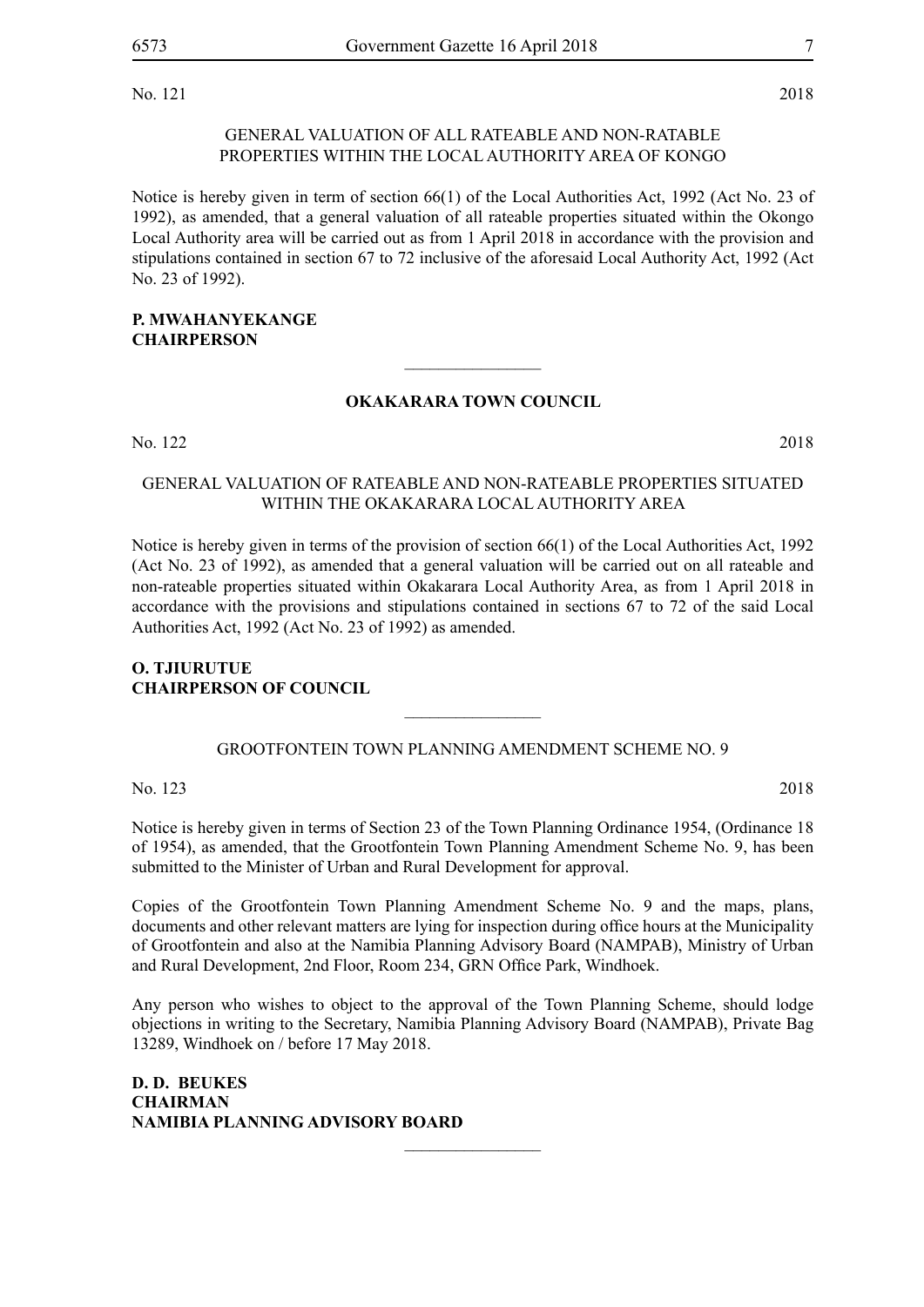#### LŰDERITZ TOWN PLANNING AMENDMENT SCHEME NO. 8

No. 124 2018

Notice is hereby given in terms of Section 23 of the Town Planning Ordinance 1954, (Ordinance 18 of 1954), as amended, that the Lüderitz Town Planning Amendment Scheme No. 8, has been submitted to the Minister of Urban and Rural Development for approval.

Copies of the Lüderitz Town Planning Amendment Scheme No. 8 and the maps, plans, documents and other relevant matters are lying for inspection during office hours at the Lüderitz Town Council and also at the Namibia Planning Advisory Board (NAMPAB), Ministry of Urban and Rural Development, 2nd Floor, Room 234, GRN Office Park, Windhoek.

Any person who wishes to object to the approval of the Town Planning Scheme, should lodge objections in writing to the Secretary, Namibia Planning Advisory Board (NAMPAB), Private Bag 13289, Windhoek on or before 17 May 2018.

#### **D. D. BEUKES CHAIRMAN NAMIBIA PLANNING ADVISORY BOARD**

#### TSUMEB TOWN PLANNING AMENDMENT SCHEME NO. 12

 $\overline{\phantom{a}}$  , where  $\overline{\phantom{a}}$ 

#### No. 125 2018

Notice is hereby given in terms of Section 23 of the Town Planning Ordinance 1954, (Ordinance 18 of 1954), as amended, that the Tsumeb Town Planning Amendment Scheme No. 12, has been submitted to the Minister of Urban and Rural Development for approval.

Copies of the Tsumeb Town Planning Amendment Scheme No. 12 and the maps, plans, documents and other relevant matters are lying for inspection during office hours at the Municipality of Tsumeb and also at the Namibia Planning Advisory Board (NAMPAB), Ministry of Urban and Rural Development, 2nd Floor, Room 234, GRN Office Park, Windhoek.

Any person who wishes to object to the approval of the Town Planning Scheme, should lodge objections in writing to the Secretary, Namibia Planning Advisory Board (NAMPAB), Private Bag 13289, Windhoek on or before 17 May 2018.

#### **D. D. BEUKES CHAIRMAN NAMIBIA PLANNING ADVISORY BOARD**

MARIENTAL TOWN PLANNING AMENDMENT SCHEME NO. 11

 $\frac{1}{2}$ 

No. 126 2018

Notice is hereby given in terms of Section 23 of the Town Planning Ordinance 1954, (Ordinance 18 of 1954), as amended, that the Mariental Town Planning Amendment Scheme No. 11, has been submitted to the Minister of Urban and Rural Development for approval.

Copies of the Mariental Town Planning Amendment Scheme No. 11 and the maps, plans, documents and other relevant matters are lying for inspection during office hours at the Municipality of Mariental and also at the Namibia Planning Advisory Board (NAMPAB), Ministry of Urban and Rural Development, 2nd Floor, Room 234, GRN Office Park, Windhoek.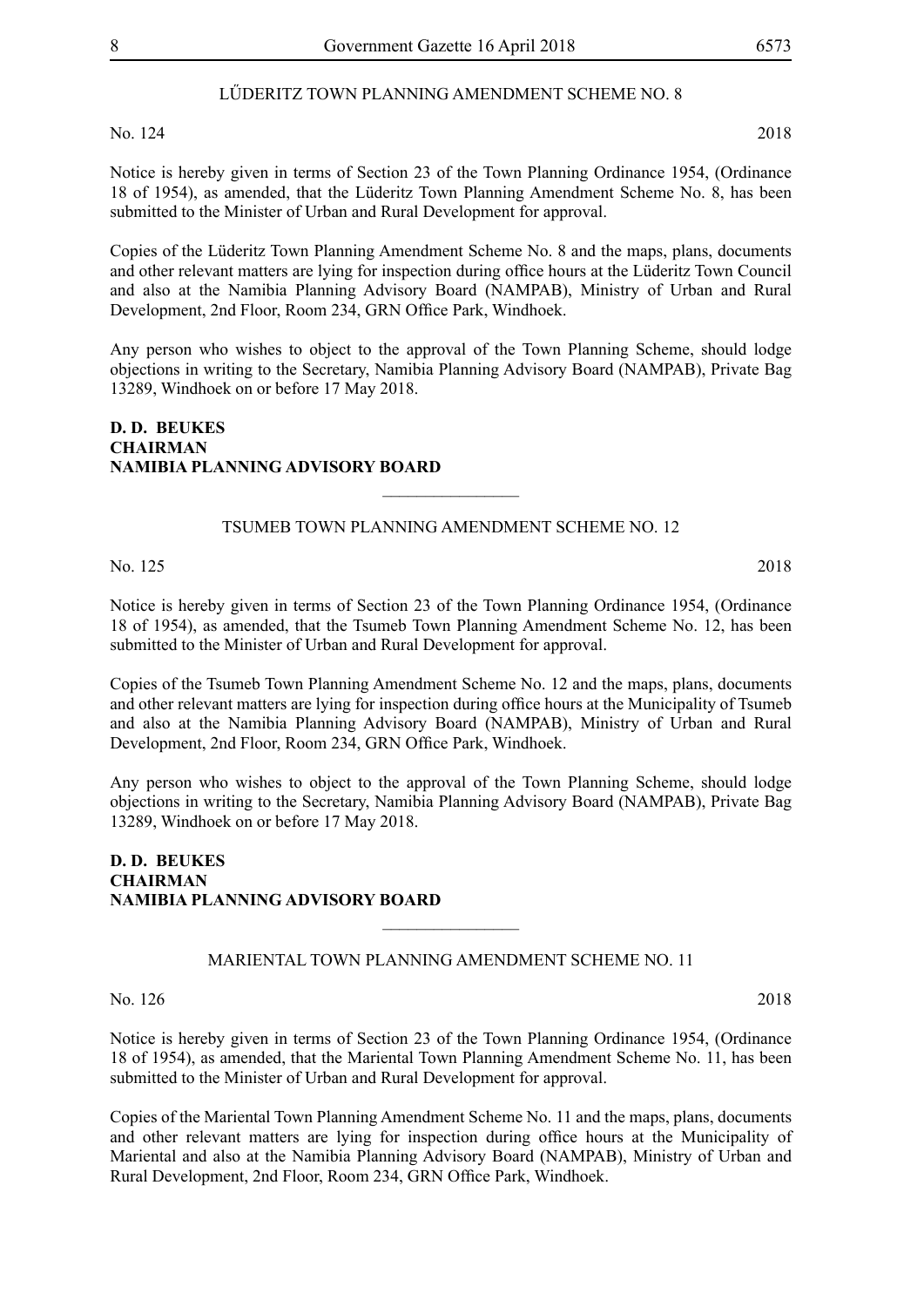Any person who wishes to object to the approval of the Town Planning Scheme, should lodge objections in writing to the Secretary, Namibia Planning Advisory Board (NAMPAB), Private Bag 13289, Windhoek on or before 17 May 2018.

#### **D. D. BEUKES CHAIRMAN NAMIBIA PLANNING ADVISORY BOARD**

#### ONDANGWA TOWN PLANNING AMENDMENT SCHEME NO. 5

 $\overline{\phantom{a}}$  , where  $\overline{\phantom{a}}$ 

No. 127 2018

Notice is hereby given in terms of Section 23 of the Town Planning Ordinance 1954, (Ordinance 18 of 1954), as amended, that the Ondangwa Town Planning Amendment Scheme No. 5, has been submitted to the Minister of Urban and Rural Development for approval.

Copies of the Ondangwa Town Planning Amendment Scheme No. 5 and the maps, plans, documents and other relevant matters are lying for inspection during office hours at the Town Council of Ondangwa and also at the Namibia Planning Advisory Board (NAMPAB), Ministry of Urban and Rural Development, 2nd Floor, Room 234, GRN Office Park, Windhoek.

Any person who wishes to object to the approval of the Town Planning Scheme, should lodge objections in writing to the Secretary, Namibia Planning Advisory Board (NAMPAB), Private Bag 13289, Windhoek on or before 17 May 2018.

#### **D. D. BEUKES CHAIRMAN NAMIBIA PLANNING ADVISORY BOARD**

#### OUTAPI TOWN PLANNING AMENDMENT SCHEME NO. 5

 $\overline{\phantom{a}}$  , where  $\overline{\phantom{a}}$ 

No. 128 2018

Notice is hereby given in terms of Section 23 of the Town Planning Ordinance 1954, (Ordinance 18 of 1954), as amended, that the Outapi Town Planning Amendment Scheme No. 5, has been submitted to the Minister of Urban and Rural Development for approval.

Copies of the Outapi Town Planning Amendment Scheme No. 5 and the maps, plans, documents and other relevant matters are lying for inspection during office hours at the Town Council of Outapi and also at the Namibia Planning Advisory Board (NAMPAB), Ministry of Urban and Rural Development, 2nd Floor, Room 234, GRN Office Park, Windhoek.

Any person who wishes to object to the approval of the Town Planning Scheme, should lodge objections in writing to the Secretary, Namibia Planning Advisory Board (NAMPAB), Private Bag 13289, Windhoek on or before 17 May 2018.

 $\overline{\phantom{a}}$  , where  $\overline{\phantom{a}}$ 

**D. D. BEUKES CHAIRMAN NAMIBIA PLANNING ADVISORY BOARD**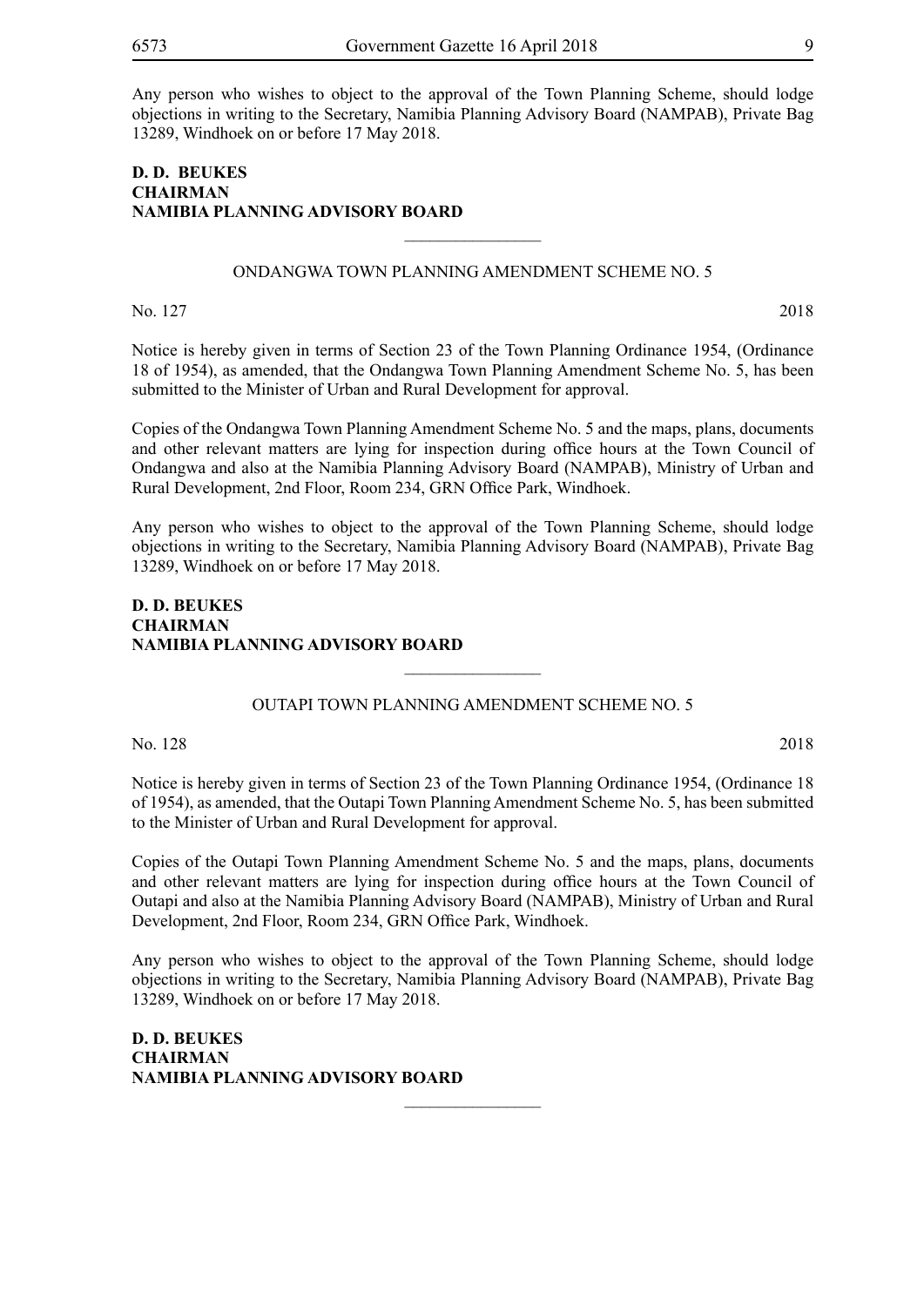#### OMUTHIYA TOWN PLANNING AMENDMENT SCHEME NO. 1

No. 129 2018

Notice is hereby given in terms of Section 23 of the Town Planning Ordinance 1954, (Ordinance 18 of 1954), as amended, that the Omuthiya Town Planning Amendment Scheme No. 1, has been submitted to the Minister of Urban and Rural Development for approval.

Copies of the Omuthiya Town Planning Amendment Scheme No. 1 and the maps, plans, documents and other relevant matters are lying for inspection during office hours at the Town Council of Omuthiya and also at the Namibia Planning Advisory Board (NAMPAB), Ministry of Urban and Rural Development, 2nd Floor, Room 234, GRN Office Park, Windhoek.

Any person who wishes to object to the approval of the Town Planning Scheme, should lodge objections in writing to the Secretary, Namibia Planning Advisory Board (NAMPAB), Private Bag 13289, Windhoek on or before 17 May 2018.

#### **D. D. BEUKES CHAIRMAN NAMIBIA PLANNING ADVISORY BOARD**

REHOBOTH TOWN PLANNING AMENDMENT SCHEME NO. 13

 $\overline{\phantom{a}}$  , where  $\overline{\phantom{a}}$ 

No. 130 2018

Notice is hereby given in terms of Section 23 of the Town Planning Ordinance 1954, (Ordinance 18 of 1954), as amended, that the Rehoboth Town Planning Amendment Scheme No. 13, has been submitted to the Minister Urban and Rural Development for approval.

Copies of the Rehoboth Town Planning Amendment Scheme No. 13 and the maps, plans, documents and other relevant matters are lying for inspection during office hours at the Rehoboth Town Council and also at the Namibia Planning Advisory Board (NAMPAB), Ministry of Urban and Rural Development, 2nd Floor, Room 234, GRN Office Park, Windhoek.

Any person who wishes to object to the approval of the Town Planning Scheme, should lodge objections in writing to the Secretary, Namibia Planning Advisory Board (NAMPAB), Private Bag 13289, Windhoek on or before 17 May 2018.

#### **D. D. BEUKES CHAIRMAN NAMIBIA PLANNING ADVISORY BOARD**

REHOBOTH TOWN PLANNING AMENDMENT SCHEME NO. 14

 $\frac{1}{2}$ 

No. 131 2018

Notice is hereby given in terms of Section 23 of the Town Planning Ordinance 1954, (Ordinance 18 of 1954), as amended, that the Rehoboth Town Planning Amendment Scheme No. 14, has been submitted to the Minister Urban and Rural Development for approval.

Copies of the Rehoboth Town Planning Amendment Scheme No. 14 and the maps, plans, documents and other relevant matters are lying for inspection during office hours at the Rehoboth Town Council and also at the Namibia Planning Advisory Board (NAMPAB), Ministry of Urban and Rural Development, 2nd Floor, Room 234, GRN Office Park, Windhoek.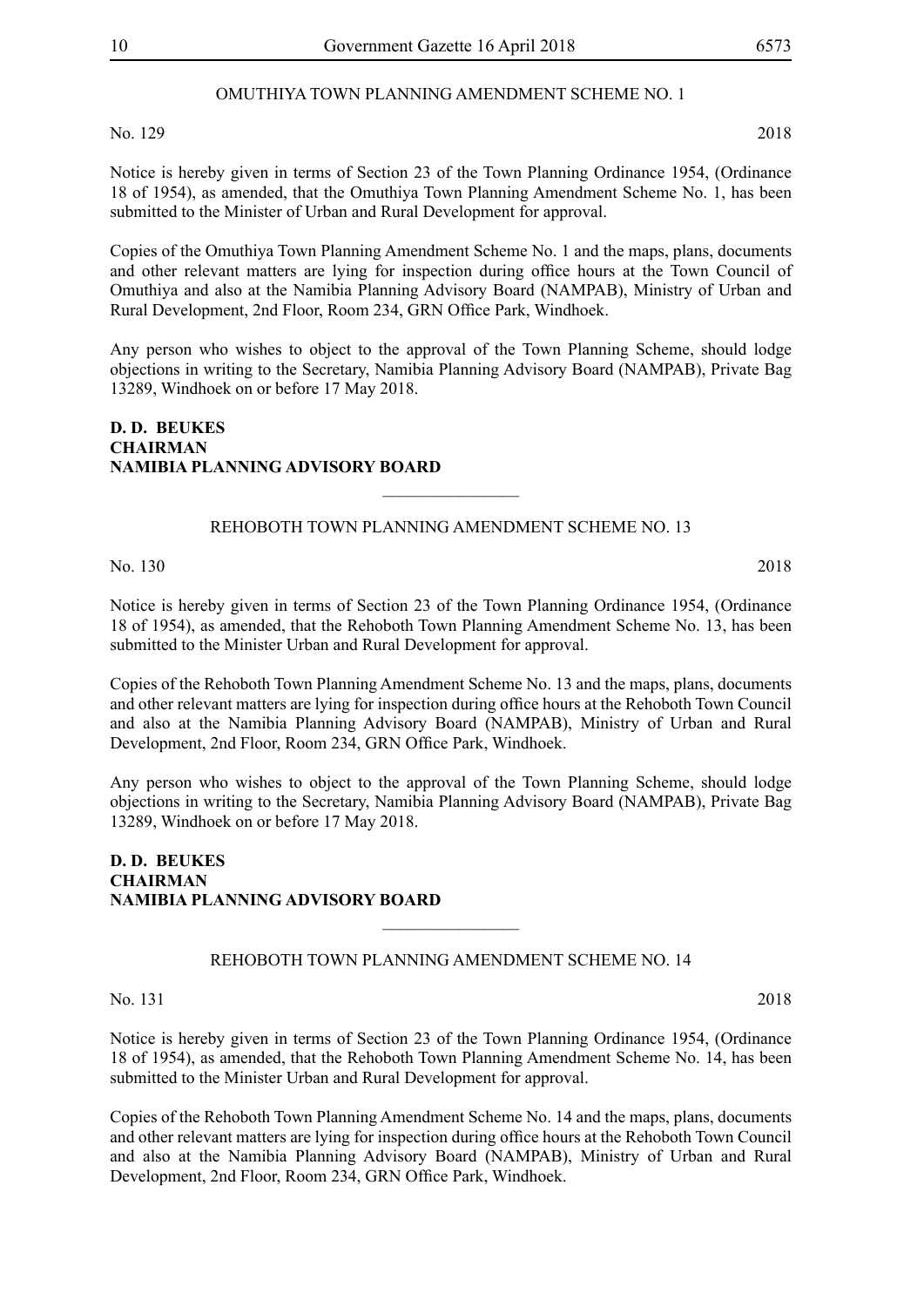Any person who wishes to object to the approval of the Town Planning Scheme, should lodge objections in writing to the Secretary, Namibia Planning Advisory Board (NAMPAB), Private Bag 13289, Windhoek on or before 17 May 2018.

#### **D. D. BEUKES CHAIRMAN NAMIBIA PLANNING ADVISORY BOARD**

#### WINDHOEK TOWN PLANNING AMENDMENT SCHEME NO. 97

 $\overline{\phantom{a}}$  , where  $\overline{\phantom{a}}$ 

No. 132 2018

Notice is hereby given in terms of Section 23 of the Town Planning Ordinance 1954, (Ordinance 18 of 1954), as amended, that the Windhoek Town Planning Amendment Scheme No. 97, has been submitted to the Minister Urban and Rural Development for approval.

Copies of the Windhoek Town Planning Amendment Scheme No. 97 and the maps, plans, documents and other relevant matters are lying for inspection during office hours at the Municipality of Windhoek and also at the Namibia Planning Advisory Board (NAMPAB), Ministry of Urban and Rural Development, 2nd Floor, Room 234, GRN Office Park, Windhoek.

Any person who wishes to object to the approval of the Town Planning Scheme, should lodge objections in writing to the Secretary, Namibia Planning Advisory Board (NAMPAB), Private Bag 13289, Windhoek on or before 17 May 2018.

#### **D. D. BEUKES CHAIRMAN NAMIBIA PLANNING ADVISORY BOARD**

#### **OTJIWARONGO MUNICIPALITY**

 $\overline{\phantom{a}}$  , where  $\overline{\phantom{a}}$ 

No. 133 2018

#### AMENDMENT OF WATER TARIFFS

 $\overline{\phantom{a}}$  , where  $\overline{\phantom{a}}$ 

#### **Pensioners' Water Tariffs to be amended as follows:**

| Tariff 4 - Pensioners | $0 - 3000$ lt            | Free            |
|-----------------------|--------------------------|-----------------|
| Tariff 5 - Pensioners | $3001 - 60001t$          | <b>N\$14.00</b> |
| Tariff 6 - Pensioners | $6001 - 15000$ lt        | <b>NS28.00</b>  |
| Tariff 7 - Pensioners | above 15000 lt per month | <b>N\$38.88</b> |
|                       |                          |                 |

**B. HAIMBONDI CHAIRPERSON**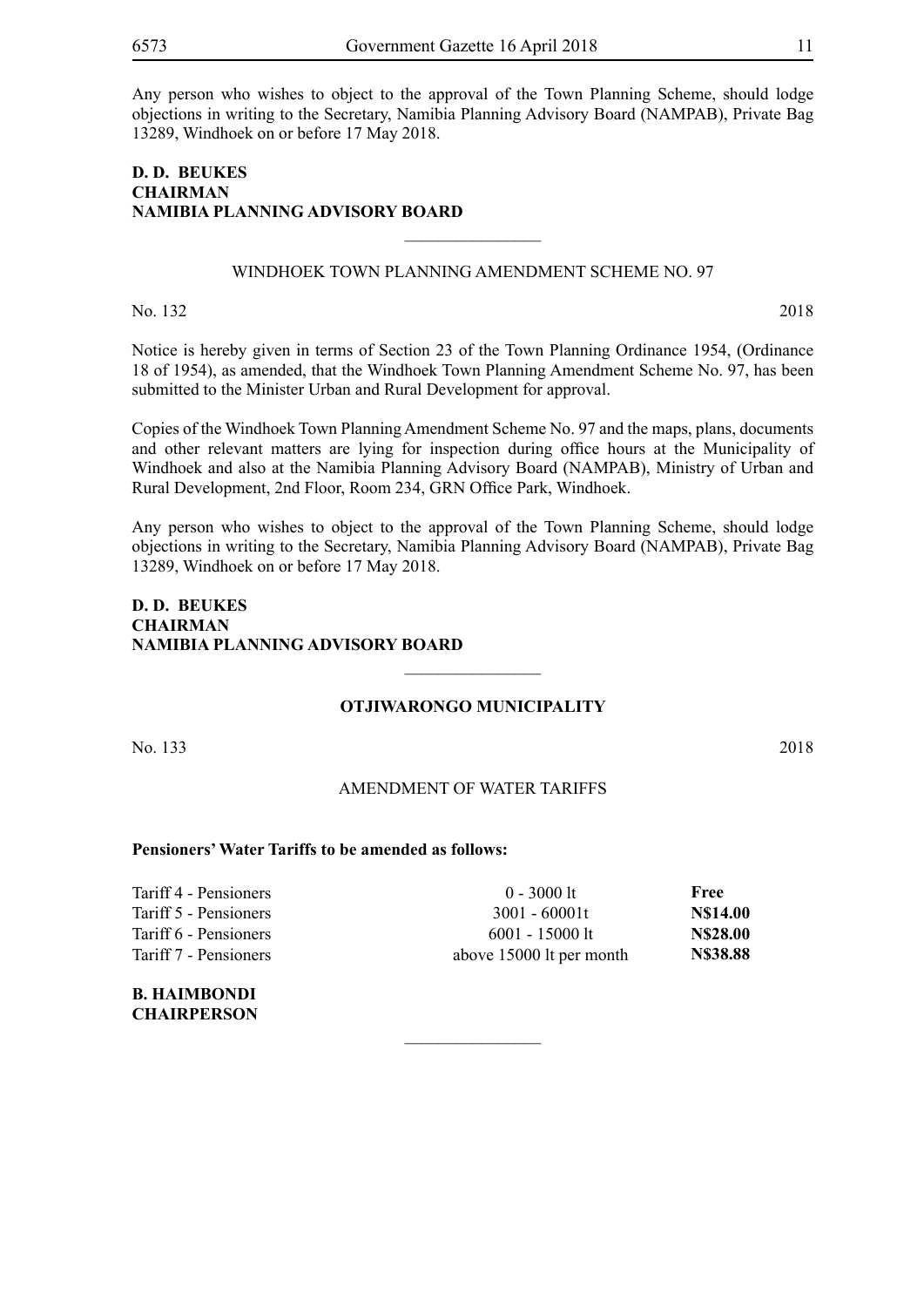#### **ZAMBEZI REGIONAL COUNCIL**

No. 134 2018

#### TARIFF 2018/2019

Zambezi Regional Council under section 33(1)(b) of the Regional Council Act, 1992 (Act No. 22 of 1992) as amended, approve the charges, fees and other moneys payable in respect of the services rendered by the Council in the proclaimed Settlement Area Kongola as set out in the schedule below, for the 2018/2019 financial year.

| <b>Tariff Description</b>                                                          | Proposed Tariff for 2016/17 |  |
|------------------------------------------------------------------------------------|-----------------------------|--|
| 1. WATER                                                                           | <b>AMOUNT</b>               |  |
| <b>Basic Charges</b>                                                               |                             |  |
| Residential                                                                        | N\$11.50                    |  |
| <b>Business</b>                                                                    | N\$20.50                    |  |
| Government Institution                                                             | N\$20.50                    |  |
| Churches and Charities                                                             | N\$15.00                    |  |
| <b>UNIT CHARGES</b>                                                                |                             |  |
| Per Cubic Meter Residential                                                        | N\$7.50                     |  |
| <b>Business</b>                                                                    | N\$10.50                    |  |
| Government                                                                         | N\$12.00                    |  |
| Churches/Charities                                                                 | N\$7.50                     |  |
| <b>SUNDRY WATER FEES</b>                                                           |                             |  |
| Reconnection (Cut-Off for Non-payment)                                             | N\$150.00                   |  |
| New Connection                                                                     | N\$100.00                   |  |
| <b>2. REFUSE REMOVAL</b>                                                           |                             |  |
| Per Month Basic                                                                    |                             |  |
| Residential                                                                        | N\$12.50                    |  |
| <b>Business</b>                                                                    | N\$25.00                    |  |
| Government/Parastatals                                                             | N\$30.00                    |  |
| Churches/Charities                                                                 | N\$20.00                    |  |
| Building Rubbles on Request/Per Hour                                               | N\$300.00                   |  |
| Penalties of Dumping of Domestic and Churches/Charities on walk side<br>(Pavement) | N\$100.00                   |  |
| Penalties of Business Business/Parastatals                                         | N\$150.00                   |  |
| 3. SANITATION                                                                      |                             |  |
| Per Month Sewerage Basic                                                           |                             |  |
| <b>Residential Per House</b>                                                       | N\$ 10.00                   |  |
| <b>Businesses</b>                                                                  | N\$ 15.00                   |  |
| Government Institutions/Parastatals                                                | N\$ 15.00                   |  |
| Sewerage Truck Per Tank                                                            | N\$ 200.00                  |  |
| Churches/Charities                                                                 | N\$ 10.00                   |  |
| <b>CEMENTRY</b><br>4.                                                              |                             |  |
| <b>Graves Fees</b>                                                                 |                             |  |
| Children Under 18 Years                                                            | N\$ 15.00                   |  |
| Adults                                                                             | N\$ 25.00                   |  |
| <b>SITES RENTALS FOR EVENTS</b><br>5.                                              |                             |  |
| A day or part thereof                                                              | N\$ 150.00                  |  |
| MTC towers if any                                                                  |                             |  |